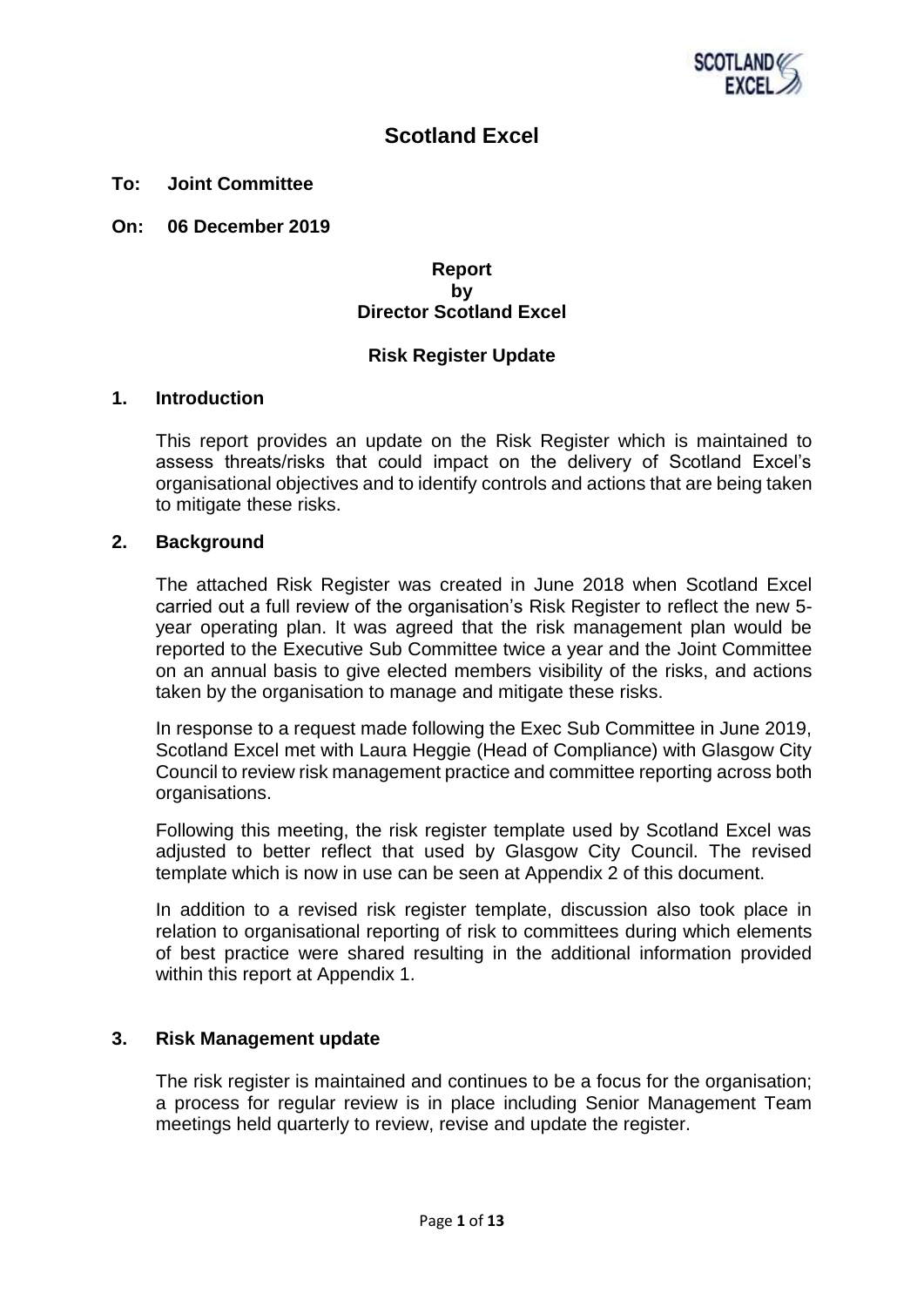Currently there are 9 risks identified ranging in assessed residual risk score from 6 to 20. A summary of key statistics in relation to each identified risk is shown in appendix 1 to this report.

Brexit uncertainty has been a continuing theme throughout the year in relation to risk management. This uncertainty is reflected in the upwards trend showing against risk SXL001 - Organisational Sustainability; risk SXL002 - Managing Growth and Diversity; risk SXL003, which relates directly to Political Change and risk SXL005 concerning Supplier Failure.

Other factors taken into consideration when reviewing the risk register over the year included recruitment challenges within the procurement sector, continuing financial uncertainty across local government, the growing importance of Corporate Social Responsibility across our partners and suppliers and a similar growth in Environmental Awareness not only in relation to our partners and suppliers but also across society as a whole.

Another key factor taken into consideration when reviewing the risk register is the continuing growth of Scotland Excel as an organisation and the potential for increased risk in relation to this growth. Examples include monitoring an increasing number of suppliers engaged in a growing portfolio of frameworks; wider product ranges across which to manage organisational reputation, and the increasing number and scope of projects being delivered by Scotland Excel.

Following quarterly review of these and other factors, the Scotland Excel Risk Register as at 31st October 2019 is shown in appendix 2.

# **4. Recommendation**

Members are invited to provide any feedback on the risk register and the actions identified to manage risks.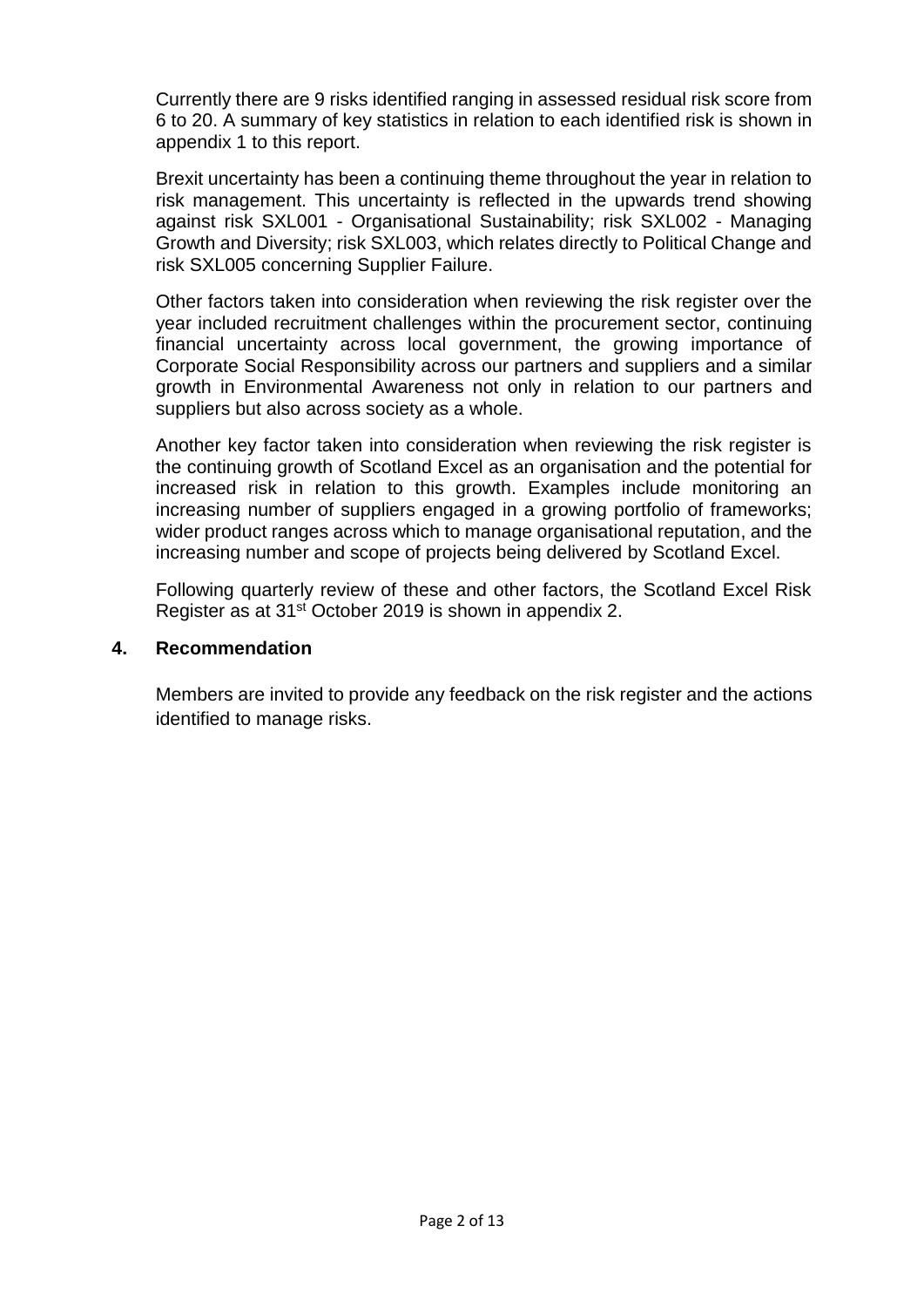# **Appendix 1**

Table 1 summarises risks identified within the Scotland Excel Risk Register and orders them according to their residual risk score as at 28th October 2019. The residual risk score represents the assessed risk score taking into consideration all risk controls and mitigations in place in relation to that specific risk.

| <b>Risk Ref.</b> | <b>Risk Title</b>                      | <b>Risk Score 31/10/19</b> |
|------------------|----------------------------------------|----------------------------|
| SXL005-19/20     | <b>Supplier Failure</b>                | 20                         |
| SXL003-19/20     | <b>Political Change</b>                | 16                         |
| SXL001-19/20     | <b>Organisational Sustainability</b>   | 12                         |
| SXL002-19/20     | <b>Managing Growth and Diversity</b>   | 12                         |
| SXL006-19/20     | <b>Staff Recruitment and Retention</b> | 9                          |
| SXL004-19/20     | <b>Reputational Risk</b>               |                            |
| SXL008-19/20     | Risk of Not Performing/Delivering      |                            |
| SXL007-19/20     | <b>Corporate Social Responsibility</b> | 6                          |
| SXL009-19/20     | <b>Environmental Impact</b>            |                            |

*Table 1: Risk – Highest to Lowest Residual Risk Score*

Table 2 charts risk score movement and trend over the past year in relation to each risk identified within the Scotland Excel Risk Register. Where there has been movement in the risk score, a brief explanation has been provided.

*Table 2: Risk Movement During Past Year*

| Period       | Q1<br>Nov 18 -<br>Feb 19 | Q2<br>$Feb 19 -$<br>May 19                              | Q3<br>May 19-<br>Aug 19                                          | Q4<br>Aug 19-<br>Oct 19 |                                         |  |  |  |  |
|--------------|--------------------------|---------------------------------------------------------|------------------------------------------------------------------|-------------------------|-----------------------------------------|--|--|--|--|
| Risk Ref.    |                          |                                                         |                                                                  |                         | <b>Trend</b>                            |  |  |  |  |
| SXL005-19/20 | 16                       | 20                                                      | 20                                                               | 20                      |                                         |  |  |  |  |
|              |                          |                                                         | Risk increase due to Care Home financial collapse                |                         |                                         |  |  |  |  |
| SXL003-19/20 | 12                       | 12                                                      | 12                                                               | 16                      |                                         |  |  |  |  |
|              |                          |                                                         | Residual risk maintained and increased due to Brexit uncertainty |                         |                                         |  |  |  |  |
| SXL001-19/20 | 8                        | 8                                                       | 12                                                               | 12                      |                                         |  |  |  |  |
|              |                          |                                                         |                                                                  |                         | Growth in framework portfolio and value |  |  |  |  |
| SXL002-19/20 | 8                        | 12                                                      | 12                                                               | 12                      |                                         |  |  |  |  |
|              |                          | Challenges in relation to Business Development resource |                                                                  |                         |                                         |  |  |  |  |
| SXL006-19/20 | 9                        | 9                                                       | 9                                                                | 9                       |                                         |  |  |  |  |
|              |                          |                                                         | Recruitment and Retention challenges across the sector           |                         |                                         |  |  |  |  |
| SXL008-19/20 | 8                        | 8                                                       | 8                                                                | 8                       |                                         |  |  |  |  |
|              |                          |                                                         | No change in risk score over the period                          |                         |                                         |  |  |  |  |
| SXL004-19/20 | 8                        | 8                                                       | 8                                                                | 8                       |                                         |  |  |  |  |
|              |                          |                                                         | No change in risk score over the period                          |                         |                                         |  |  |  |  |
| SXL007-19/20 | 6                        | 6                                                       | 6                                                                | 6                       |                                         |  |  |  |  |
|              |                          |                                                         | No change in risk score over the period                          |                         |                                         |  |  |  |  |
| SXL009-19/20 | n/a                      | n/a                                                     | n/a                                                              | 6                       |                                         |  |  |  |  |
|              |                          |                                                         |                                                                  |                         | New Risk Added Oct '19                  |  |  |  |  |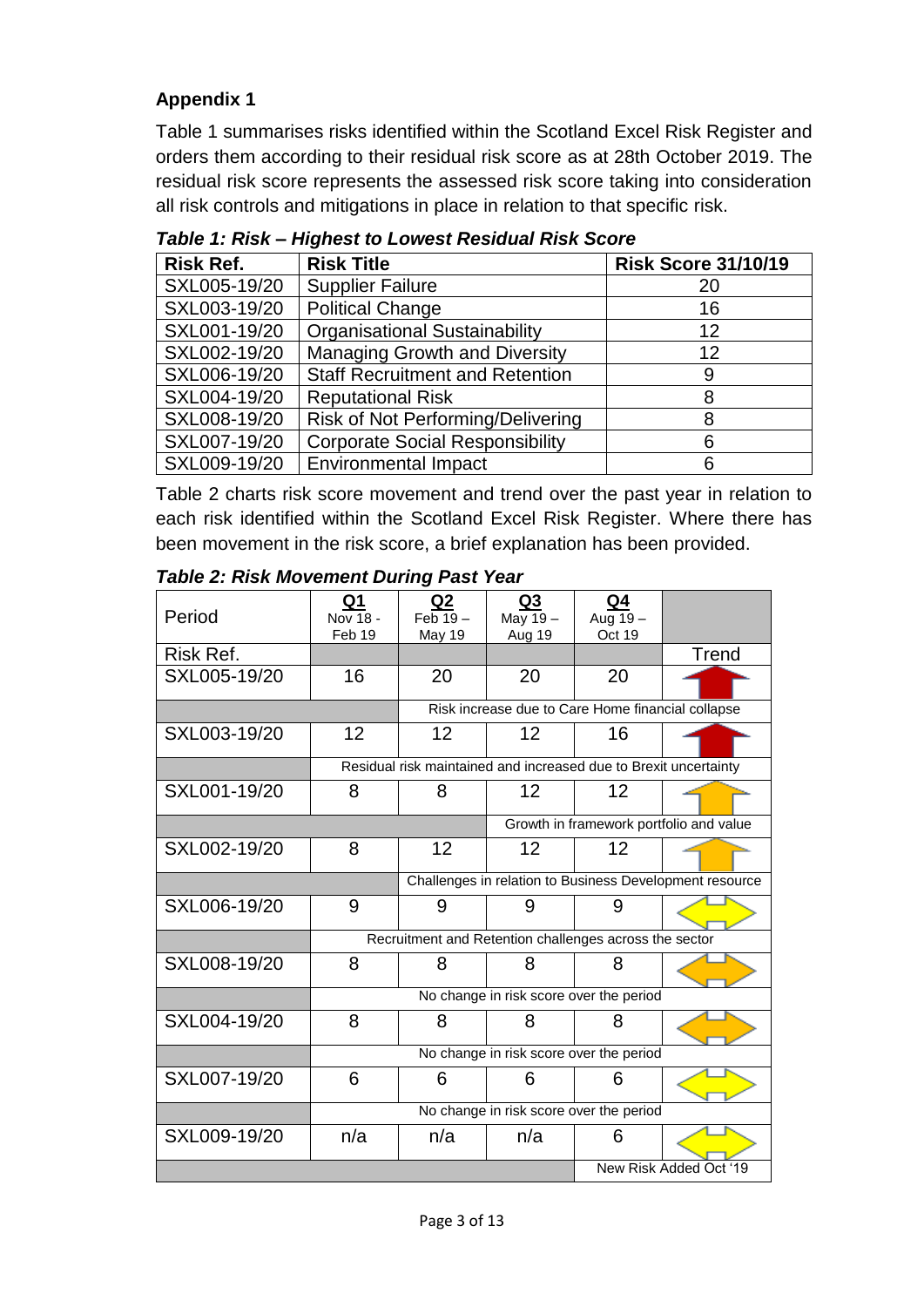|          | 5              |   |                                |                                | <b>SXL005</b>            |   |
|----------|----------------|---|--------------------------------|--------------------------------|--------------------------|---|
|          | $\overline{4}$ |   | <b>SXL004</b><br><b>SXL008</b> | <b>SXL001</b><br><b>SXL002</b> | <b>SXL003</b>            |   |
| Severity | $\mathfrak{S}$ |   | <b>SXL007</b><br><b>SXL009</b> | <b>SXL006</b>                  |                          |   |
|          | $\overline{2}$ |   |                                |                                |                          |   |
|          | $\mathbf 1$    |   |                                |                                |                          |   |
|          |                | 1 | $\overline{2}$                 | 3                              | $\overline{\mathcal{A}}$ | 5 |
|          |                |   |                                | Likelihood                     |                          |   |

*Diagram 1: Consolidated Risk Matrix*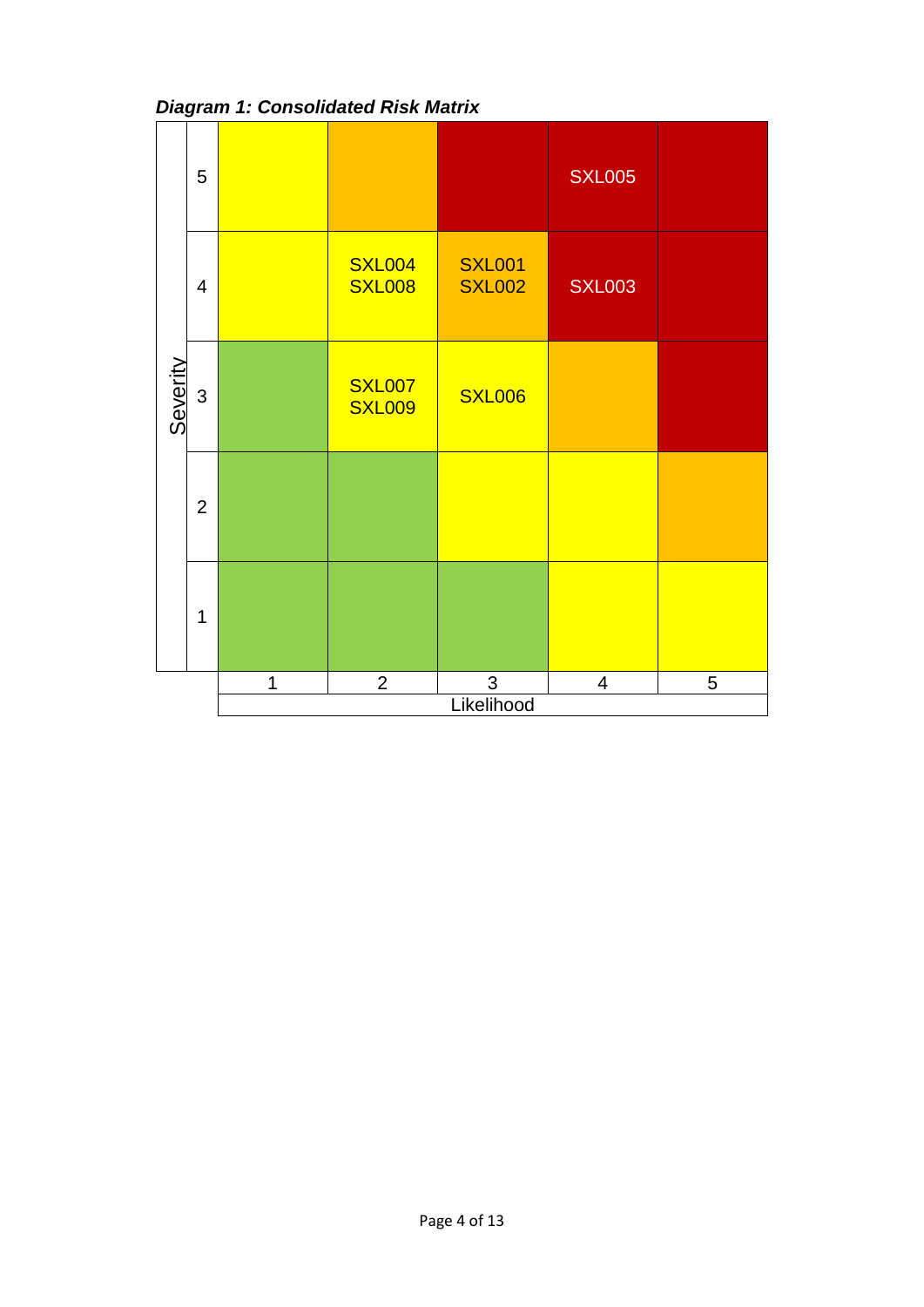

# **Appendix 2: - Scotland Excel Risk Register (October 2019)**

| <b>Reference:</b>                                                                                                          | SXL001-19/20                        |                                                                                                                                  | <b>Organisational Sustainability</b> |               |                                                                                                                                                                                                                                                                                          |                 |                                            |                                            |                |                   |              |                   |
|----------------------------------------------------------------------------------------------------------------------------|-------------------------------------|----------------------------------------------------------------------------------------------------------------------------------|--------------------------------------|---------------|------------------------------------------------------------------------------------------------------------------------------------------------------------------------------------------------------------------------------------------------------------------------------------------|-----------------|--------------------------------------------|--------------------------------------------|----------------|-------------------|--------------|-------------------|
| Context                                                                                                                    |                                     | <b>Risk Statement</b>                                                                                                            | <b>Risk</b>                          |               | <b>Current Risk Controls</b>                                                                                                                                                                                                                                                             |                 |                                            |                                            |                | <b>Risk Score</b> |              |                   |
|                                                                                                                            |                                     |                                                                                                                                  | Owner                                |               |                                                                                                                                                                                                                                                                                          |                 |                                            | Likelihood                                 | Impact         | Evaluation        | <b>Trend</b> | <b>Residual</b>   |
| Potential for local<br>government organisations<br>withdrawing support.<br>Requirement to attract<br>additional resources. |                                     | Membership of<br>Scotland Excel is<br>optional for all<br>stakeholders and<br><b>Scotland Excel must</b><br>be alert to this and | JW                                   | stakeholders. | Continuing focus on added Core Value<br>delivered for all member councils.<br>On-going development of projects offering<br>new services and increasing benefits to                                                                                                                       |                 |                                            | 3                                          | 4              | 12                |              | 12                |
| Council budget cuts<br>impacting upon use of<br>services provided.                                                         |                                     | the impact of<br>Councils or<br><b>Associate Members</b><br>resigning their<br>membership.                                       |                                      |               | Identification of new opportunities to provide<br>additional chargeable services based on<br>customer demand.<br>Ongoing robust market testing of all new                                                                                                                                |                 | s<br>е                                     |                                            |                |                   |              | Very High<br>High |
|                                                                                                                            |                                     |                                                                                                                                  |                                      |               | shared service propositions.<br>Ongoing robust business model is in place for<br>all new services (cost to serve, funding/uptake<br>forecasts).<br>Regular engagement with Chief Execs, Finance<br>Directors, Corporate Procurement Leads and<br>Elected Members demonstrating the value |                 | v<br>е<br>г<br>y                           |                                            | $\overline{2}$ | 3<br>5            |              | Medium<br>Low     |
|                                                                                                                            |                                     |                                                                                                                                  |                                      |               | added by Scotland Excel                                                                                                                                                                                                                                                                  |                 |                                            |                                            |                | Likelihood        |              |                   |
|                                                                                                                            | <b>Risk Register Review Updates</b> |                                                                                                                                  |                                      |               |                                                                                                                                                                                                                                                                                          |                 |                                            |                                            |                |                   |              |                   |
| <b>Date</b>                                                                                                                | 05/02/19                            |                                                                                                                                  |                                      |               | New risk control measure added around engagement. Evaluation and residual impact remain static (Likelihood 2/ Impact 4 for residual risk)                                                                                                                                                |                 |                                            |                                            |                |                   |              |                   |
|                                                                                                                            | 07/05/19                            | No changes                                                                                                                       |                                      |               |                                                                                                                                                                                                                                                                                          |                 |                                            |                                            |                |                   |              |                   |
|                                                                                                                            | 06/08/19                            |                                                                                                                                  |                                      |               | Linked Action added - New Stakeholder Mapping Exercise to be carried out; Risk score revised to 3 likelihood, 4 Severity                                                                                                                                                                 |                 |                                            |                                            |                |                   |              |                   |
| 28/10/19<br>New linked action added re engagement exercise; Risk scores to be maintained at current levels                 |                                     |                                                                                                                                  |                                      |               |                                                                                                                                                                                                                                                                                          |                 |                                            |                                            |                |                   |              |                   |
| <b>Linked Actions</b>                                                                                                      |                                     |                                                                                                                                  |                                      |               |                                                                                                                                                                                                                                                                                          |                 |                                            |                                            |                |                   |              |                   |
| <b>Description</b>                                                                                                         |                                     |                                                                                                                                  |                                      |               | <b>Assigned To:</b>                                                                                                                                                                                                                                                                      | <b>Due Date</b> |                                            | <b>Status</b>                              |                | <b>Notes</b>      |              |                   |
| Stakeholder Mapping Exercise to be carried out                                                                             |                                     |                                                                                                                                  |                                      |               | <b>MR</b>                                                                                                                                                                                                                                                                                | 31/12/19        | Complete pending review by SMT<br>On-going |                                            |                |                   |              |                   |
| Continuing Customer Engagement exercise with key partners                                                                  |                                     |                                                                                                                                  |                                      |               | <b>JW</b>                                                                                                                                                                                                                                                                                | 31/12/19        |                                            | Engagement plan in development<br>On-going |                |                   |              |                   |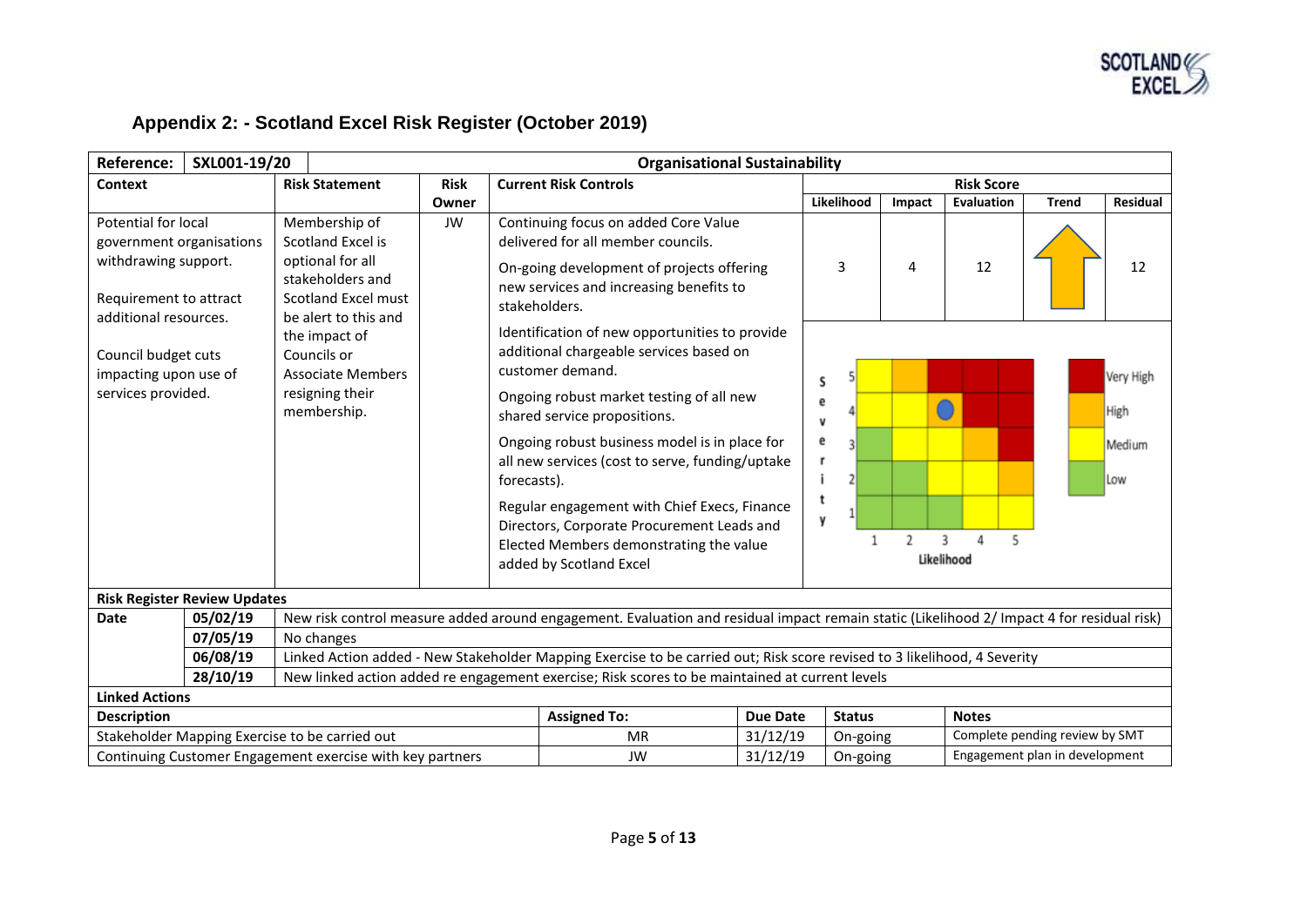| Reference:                                                                                                           | SXL002-19/20                            |                                                                                                                          | <b>Managing Growth and Diversity</b> |                                                                                                                                                                                                                                                                                                                                                            |                 |                                                |                                                |                           |              |                                    |
|----------------------------------------------------------------------------------------------------------------------|-----------------------------------------|--------------------------------------------------------------------------------------------------------------------------|--------------------------------------|------------------------------------------------------------------------------------------------------------------------------------------------------------------------------------------------------------------------------------------------------------------------------------------------------------------------------------------------------------|-----------------|------------------------------------------------|------------------------------------------------|---------------------------|--------------|------------------------------------|
| Context                                                                                                              |                                         | <b>Risk Statement</b>                                                                                                    | <b>Risk</b>                          | <b>Current Risk Controls</b>                                                                                                                                                                                                                                                                                                                               |                 |                                                |                                                | <b>Risk Score</b>         |              |                                    |
|                                                                                                                      |                                         |                                                                                                                          | Owner                                |                                                                                                                                                                                                                                                                                                                                                            |                 | Likelihood                                     | Impact                                         | Evaluation                | <b>Trend</b> | Residual                           |
| Failure to identify and<br>manage emerging<br>opportunities<br>Inability to evolve service<br>offering in a changing |                                         | There is a risk to<br>the long-term<br>future of the<br>organisation if it<br>fails to grow the<br>portfolio of services | SB                                   | Regular Horizon Scanning meetings help to<br>identify market development opportunities<br>and give the organisation time to plan for<br>capability and capacity.<br>OD strategy and workforce planning tools used                                                                                                                                          |                 | 3                                              | 4                                              | 12                        |              | 12                                 |
| landscape                                                                                                            |                                         | offered to members                                                                                                       |                                      | to ensure that Scotland Excel has the right<br>caliber of staff to deliver and grow a quality<br>service offering.<br>New project opportunities have been won<br>across a number of councils and other public<br>sector bodies.<br>Employment of additional temporary<br>marketing resource to ensure key<br>projects/initiatives are adequately promoted. |                 | S<br>е<br>v<br>е<br>t<br>y                     | 2                                              | 5<br>3<br>Δ<br>Likelihood |              | Very High<br>High<br>Medium<br>Low |
|                                                                                                                      | <b>Risk Register Review Updates</b>     |                                                                                                                          |                                      |                                                                                                                                                                                                                                                                                                                                                            |                 |                                                |                                                |                           |              |                                    |
| <b>Date</b>                                                                                                          | 05/02/19                                | to 8                                                                                                                     |                                      | Linked actions added - Evaluation and residual impact remain static (Likelihood 2/ Impact 4 for residual risk) Residual risk reduced from 12                                                                                                                                                                                                               |                 |                                                |                                                |                           |              |                                    |
|                                                                                                                      | 07/05/19                                |                                                                                                                          |                                      | Residual risk increased to 12 as a result of challenges around recruiting and retaining Business Development Resource (likelihood to 3)                                                                                                                                                                                                                    |                 |                                                |                                                |                           |              |                                    |
|                                                                                                                      | 06/08/19                                |                                                                                                                          |                                      | Acknowledgement that time is moving quickly; addition of mitigating action - recruitment of additional temp marketing resource                                                                                                                                                                                                                             |                 |                                                |                                                |                           |              |                                    |
|                                                                                                                      | 28/10/19                                |                                                                                                                          |                                      | New linked actions added relating to Business Development and General Procurement Services - No change to Risk scores                                                                                                                                                                                                                                      |                 |                                                |                                                |                           |              |                                    |
| <b>Linked Actions</b>                                                                                                |                                         |                                                                                                                          |                                      |                                                                                                                                                                                                                                                                                                                                                            |                 |                                                |                                                |                           |              |                                    |
| <b>Description</b>                                                                                                   |                                         |                                                                                                                          |                                      | <b>Assigned To:</b>                                                                                                                                                                                                                                                                                                                                        | <b>Due Date</b> | <b>Status</b><br><b>Notes</b>                  |                                                |                           |              |                                    |
| Innovation management process being developed.                                                                       |                                         |                                                                                                                          |                                      | <b>IMN</b>                                                                                                                                                                                                                                                                                                                                                 | 31/03/21        | On-going                                       |                                                | Being led by SXL Academy  |              |                                    |
| Review of market competitors to be refreshed.                                                                        |                                         |                                                                                                                          |                                      | HC                                                                                                                                                                                                                                                                                                                                                         | 31/03/20        | On-going                                       |                                                |                           |              |                                    |
|                                                                                                                      | Review of Business Development Strategy |                                                                                                                          |                                      | <b>SB</b>                                                                                                                                                                                                                                                                                                                                                  | 31/03/20        | Considering recruitment challenges<br>On-going |                                                |                           |              |                                    |
|                                                                                                                      |                                         | Provision of General Procurement Services for Key Partner                                                                |                                      | HC                                                                                                                                                                                                                                                                                                                                                         | 31/03/20        | On-going                                       | Emerging service delivery option being trialed |                           |              |                                    |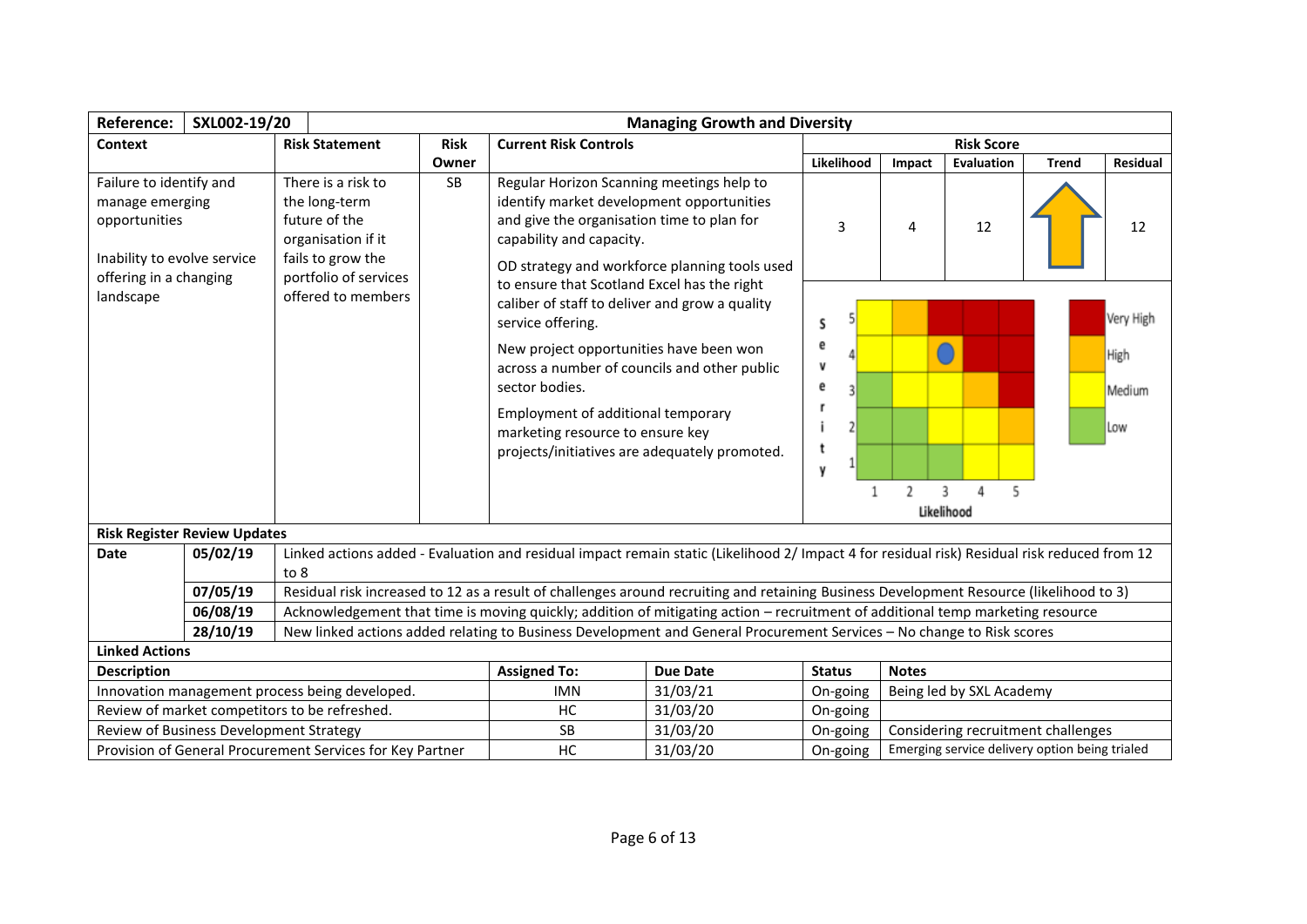| <b>Reference:</b>                                                                                                                                                                                                                                                                                        | SXL003-19/20                                             |                                                                                                                          |             |                                                                                                                                                                                                                                                  | <b>Political Change</b> |                            |               |                                              |              |                                    |  |
|----------------------------------------------------------------------------------------------------------------------------------------------------------------------------------------------------------------------------------------------------------------------------------------------------------|----------------------------------------------------------|--------------------------------------------------------------------------------------------------------------------------|-------------|--------------------------------------------------------------------------------------------------------------------------------------------------------------------------------------------------------------------------------------------------|-------------------------|----------------------------|---------------|----------------------------------------------|--------------|------------------------------------|--|
| Context                                                                                                                                                                                                                                                                                                  |                                                          | <b>Risk Statement</b>                                                                                                    | <b>Risk</b> | <b>Current Risk Controls</b>                                                                                                                                                                                                                     |                         |                            |               | <b>Risk Score</b>                            |              |                                    |  |
|                                                                                                                                                                                                                                                                                                          |                                                          |                                                                                                                          | Owner       |                                                                                                                                                                                                                                                  |                         | Likelihood                 | Impact        | Evaluation                                   | <b>Trend</b> | <b>Residual</b>                    |  |
| Legislative changes impact<br>upon the organisation and<br>how it must operate.<br>Political uncertainty                                                                                                                                                                                                 |                                                          | Political change at<br>local, national, UK<br>and international<br>levels which<br>Scotland Excel must<br>be aware of in | JW          | An effective and properly resourced public<br>affairs strategy is in place.<br>Through effective research, engagement,<br>partnership working and briefings - for<br>example Brexit white paper - this ensures that                              |                         | 4                          | 4             | 16                                           |              | 16                                 |  |
| created by, for example,<br>Brexit create unknown<br>challenges<br>to, and maintain<br>services to<br>stakeholders                                                                                                                                                                                       |                                                          | order to respond                                                                                                         |             | the organisation is aware of and able to<br>respond to challenges and opportunities in the<br>external environment.<br>Active participation by the organisation in<br>various groups and boards influencing policy<br>and "direction of travel". |                         | S<br>е<br>V<br>е<br>I<br>٧ | $\mathfrak z$ | 3<br>4                                       |              | Very High<br>High<br>Medium<br>Low |  |
|                                                                                                                                                                                                                                                                                                          |                                                          |                                                                                                                          |             |                                                                                                                                                                                                                                                  |                         |                            |               | Likelihood                                   |              |                                    |  |
|                                                                                                                                                                                                                                                                                                          | <b>Risk Register Review Updates</b>                      |                                                                                                                          |             |                                                                                                                                                                                                                                                  |                         |                            |               |                                              |              |                                    |  |
| <b>Date</b>                                                                                                                                                                                                                                                                                              | 05/02/19<br>07/05/19                                     | Residual risk increased to 12 due to Brexit uncertainty<br>No Change                                                     |             |                                                                                                                                                                                                                                                  |                         |                            |               |                                              |              |                                    |  |
|                                                                                                                                                                                                                                                                                                          | 06/08/19                                                 |                                                                                                                          |             |                                                                                                                                                                                                                                                  |                         |                            |               |                                              |              |                                    |  |
| Continuing uncertainty on "No Deal Brexit"; linked action added to revisit SXL White Paper on Brexit Impact; score change to 4 x 4<br>Due to continuing uncertainty around Brexit and the possibility of an election causing governance challenges, linked action added, score<br>28/10/19<br>maintained |                                                          |                                                                                                                          |             |                                                                                                                                                                                                                                                  |                         |                            |               |                                              |              |                                    |  |
| <b>Linked Actions</b>                                                                                                                                                                                                                                                                                    |                                                          |                                                                                                                          |             |                                                                                                                                                                                                                                                  |                         |                            |               |                                              |              |                                    |  |
| <b>Description</b>                                                                                                                                                                                                                                                                                       |                                                          |                                                                                                                          |             | <b>Assigned To:</b>                                                                                                                                                                                                                              | <b>Due Date</b>         | <b>Status</b>              | <b>Notes</b>  |                                              |              |                                    |  |
| Carry out review of SXL White Paper on Brexit                                                                                                                                                                                                                                                            |                                                          |                                                                                                                          | НC          | 31/12/19                                                                                                                                                                                                                                         | On-going                |                            |               |                                              |              |                                    |  |
|                                                                                                                                                                                                                                                                                                          | Proposed General Election - Review Governance Challenges |                                                                                                                          |             | <b>JW</b>                                                                                                                                                                                                                                        | 31/12/19                | Complete                   |               | Governance committees unaffected by election |              |                                    |  |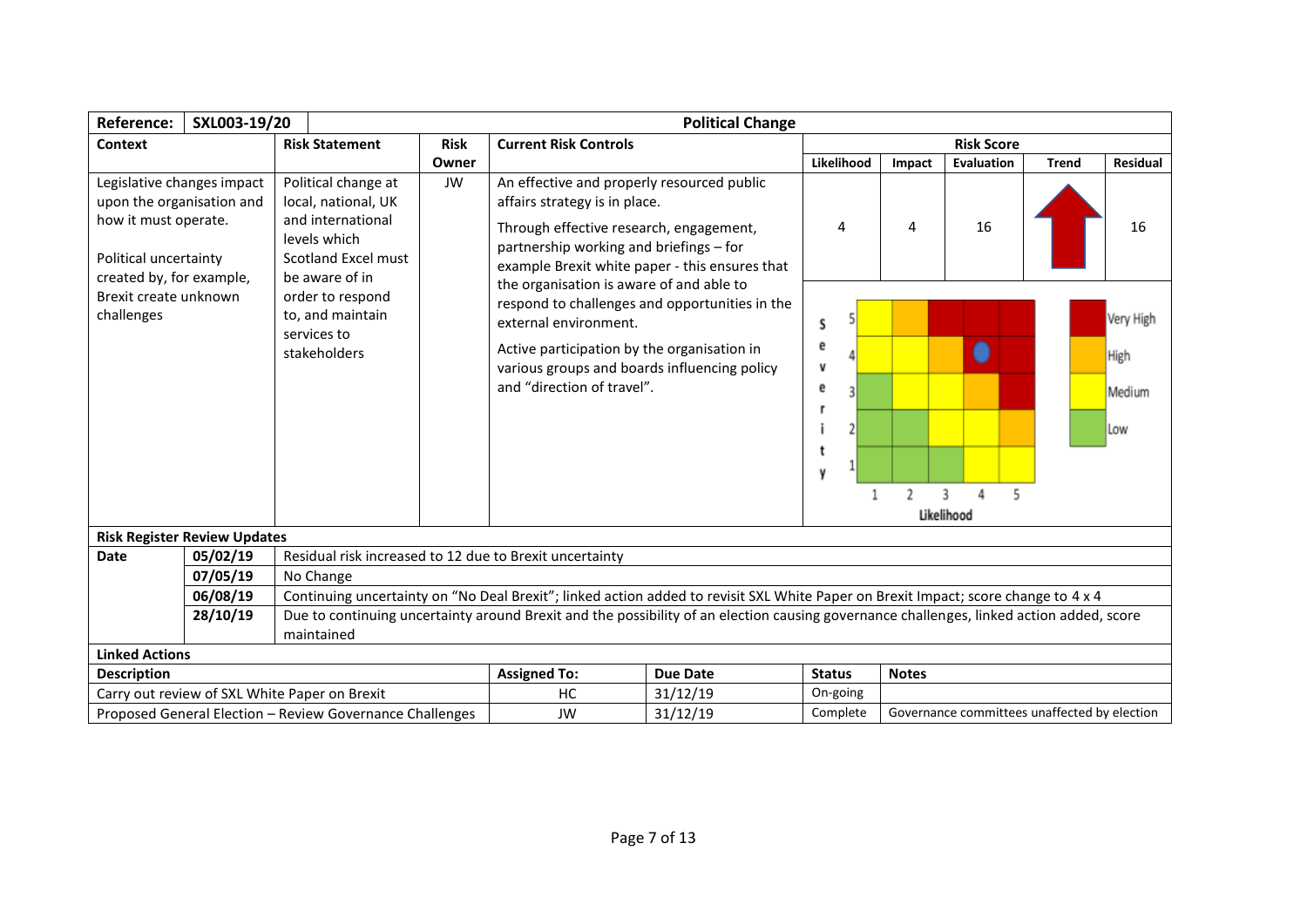| Reference:                                                                                                                 | SXL004-19/20                                                                                         |                                                                                                                          |             |                                                                                                                                                                                                                       | <b>Reputational Risk</b>                                                                       |                                 |              |                           |              |                                    |
|----------------------------------------------------------------------------------------------------------------------------|------------------------------------------------------------------------------------------------------|--------------------------------------------------------------------------------------------------------------------------|-------------|-----------------------------------------------------------------------------------------------------------------------------------------------------------------------------------------------------------------------|------------------------------------------------------------------------------------------------|---------------------------------|--------------|---------------------------|--------------|------------------------------------|
| Context                                                                                                                    |                                                                                                      | <b>Risk Statement</b>                                                                                                    | <b>Risk</b> | <b>Current Risk Controls</b>                                                                                                                                                                                          |                                                                                                |                                 |              | <b>Risk Score</b>         |              |                                    |
|                                                                                                                            |                                                                                                      |                                                                                                                          | Owner       |                                                                                                                                                                                                                       |                                                                                                | Likelihood                      | Impact       | Evaluation                | <b>Trend</b> | <b>Residual</b>                    |
| Negative publicity or<br>media coverage affects<br>the organisation and<br>impacts stakeholders.<br>Negative media reports |                                                                                                      | Scotland Excel is<br>faced with negative<br>publicity or a media<br>crisis through a<br>service issue or<br>failure that | <b>JW</b>   | Colleagues advise communications team of<br>any potential issues to enable effective<br>planning for "negative" media interest.<br>Pro-active monitoring of press coverage<br>carried out by marketing team and wider |                                                                                                | 3                               | 4            | 12                        |              | 8                                  |
|                                                                                                                            | relating to a framework or<br>compromises the<br>service provider.<br>organisation's<br>stakeholders |                                                                                                                          |             | organisation.<br>and coverage.                                                                                                                                                                                        | Pro-active and robust engagement with press<br>organisations to ensure positive relationships  | s<br>e<br>v<br>e<br>t<br>y<br>1 | 2            | 5<br>3<br>4<br>Likelihood |              | Very High<br>High<br>Medium<br>Low |
|                                                                                                                            | <b>Risk Register Review Updates</b>                                                                  |                                                                                                                          |             |                                                                                                                                                                                                                       |                                                                                                |                                 |              |                           |              |                                    |
| Date                                                                                                                       | 05/02/19                                                                                             | 1 new Linked Action added around media training.                                                                         |             |                                                                                                                                                                                                                       |                                                                                                |                                 |              |                           |              |                                    |
|                                                                                                                            | 07/05/19                                                                                             | No Change                                                                                                                |             |                                                                                                                                                                                                                       |                                                                                                |                                 |              |                           |              |                                    |
|                                                                                                                            | 06/08/19                                                                                             |                                                                                                                          |             |                                                                                                                                                                                                                       | Discussed heightened risk due to increasing portfolio size. To be reviewed at October meeting. |                                 |              |                           |              |                                    |
|                                                                                                                            | 28/10/19                                                                                             | Linked action added relating to Brexit uncertainty - risk scores are maintained                                          |             |                                                                                                                                                                                                                       |                                                                                                |                                 |              |                           |              |                                    |
| <b>Linked Actions</b>                                                                                                      |                                                                                                      |                                                                                                                          |             |                                                                                                                                                                                                                       |                                                                                                |                                 |              |                           |              |                                    |
| <b>Description</b>                                                                                                         |                                                                                                      |                                                                                                                          |             | <b>Assigned To:</b>                                                                                                                                                                                                   | <b>Due Date</b>                                                                                | <b>Status</b>                   | <b>Notes</b> |                           |              |                                    |
| Media Training Refresher to be arranged for SMT<br><b>MR</b>                                                               |                                                                                                      |                                                                                                                          |             |                                                                                                                                                                                                                       | 31/12/19                                                                                       | Complete                        |              | Delivered to SMT 20/11/19 |              |                                    |
| 31/12/19<br>Carry out review of SXL White Paper on Brexit<br>HC<br>On-going                                                |                                                                                                      |                                                                                                                          |             |                                                                                                                                                                                                                       |                                                                                                |                                 |              |                           |              |                                    |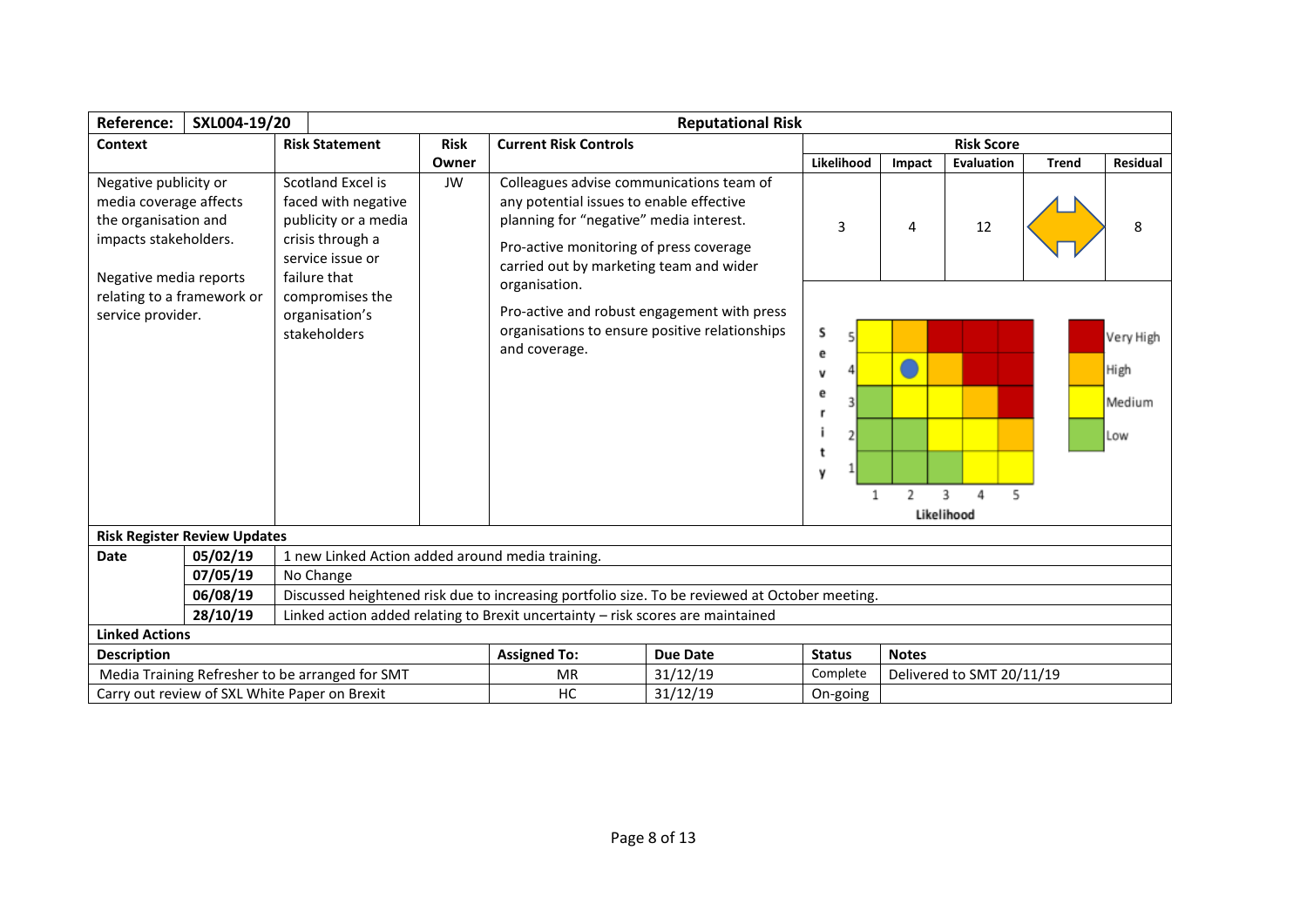| Reference:                                                                                                    | SXL005-19/20                                                             |                                                                                     |                                                                                                                   | <b>Supplier Failure</b>                                                                                                                                                                   |                  |                               |                             |                   |               |          |  |  |
|---------------------------------------------------------------------------------------------------------------|--------------------------------------------------------------------------|-------------------------------------------------------------------------------------|-------------------------------------------------------------------------------------------------------------------|-------------------------------------------------------------------------------------------------------------------------------------------------------------------------------------------|------------------|-------------------------------|-----------------------------|-------------------|---------------|----------|--|--|
| Context                                                                                                       |                                                                          | <b>Risk Statement</b>                                                               | <b>Risk</b>                                                                                                       | <b>Current Risk Controls</b>                                                                                                                                                              |                  |                               |                             | <b>Risk Score</b> |               |          |  |  |
|                                                                                                               |                                                                          |                                                                                     | Owner                                                                                                             |                                                                                                                                                                                           |                  | Likelihood                    | Impact                      | Evaluation        | <b>Trend</b>  | Residual |  |  |
| Financial (and other)<br>factors impacting on                                                                 |                                                                          | The failure of a<br>service provider                                                | HC                                                                                                                | Effective risk management is in place during<br>development and management of contracts.                                                                                                  |                  |                               |                             |                   |               |          |  |  |
| resilience of suppliers.<br>Negative reputational<br>results across the portfolio<br>from potential breach of |                                                                          | could have<br>significant<br>implications for<br>service provision<br>within member |                                                                                                                   | Robust processes for monitoring the financial<br>stability of suppliers is carried out prior to<br>award and throughout the life of a contract,<br>utilising external advice as required. |                  | 4                             | 5                           | 20                |               | 20       |  |  |
| contract and / or supplier<br>council areas.<br>failure.                                                      |                                                                          |                                                                                     | Specific measures are in place to meet the<br>management of Social Care contracts and<br>these key areas of risk. | s<br>e<br>v                                                                                                                                                                               |                  |                               |                             | Very High<br>High |               |          |  |  |
| Focus required in areas<br>which have a direct impact<br>on delivery as a result of<br>business failure.      |                                                                          |                                                                                     |                                                                                                                   | Scotland Excel has a range of measures for<br>monitoring supplier resilience in addition to<br>the external financial monitoring tools used.                                              | e<br>r<br>2<br>t |                               |                             |                   | Medium<br>Low |          |  |  |
|                                                                                                               |                                                                          |                                                                                     |                                                                                                                   | A new tailored approach to financial risk for<br>high risk contracts has been implemented<br>"Step-in Right" within relevant and<br>appropriate contracts maintained                      | y                | $\overline{\phantom{a}}$<br>з | 5<br>$\Delta$<br>Likelihood |                   |               |          |  |  |
| <b>Risk Register Review Updates</b>                                                                           |                                                                          |                                                                                     |                                                                                                                   |                                                                                                                                                                                           |                  |                               |                             |                   |               |          |  |  |
| <b>Date</b>                                                                                                   | 05/02/19                                                                 |                                                                                     |                                                                                                                   | 2 new linked actions added to source additional support for forensic accounting, and review 'Step-in Right' terms within relevant contracts.                                              |                  |                               |                             |                   |               |          |  |  |
|                                                                                                               | 07/05/19                                                                 | sustainability risks considering Four Seasons position                              |                                                                                                                   | 1 new risk control measure added around monitoring financial risks in care. Residual risk increased to 20 as a result of care home financial                                              |                  |                               |                             |                   |               |          |  |  |
|                                                                                                               | 06/08/19                                                                 | No Change                                                                           |                                                                                                                   |                                                                                                                                                                                           |                  |                               |                             |                   |               |          |  |  |
|                                                                                                               | 28/10/19                                                                 |                                                                                     |                                                                                                                   | Linked action added in relation to Market Analysis - risk scored maintained                                                                                                               |                  |                               |                             |                   |               |          |  |  |
| <b>Linked Actions</b>                                                                                         |                                                                          |                                                                                     |                                                                                                                   |                                                                                                                                                                                           |                  |                               |                             |                   |               |          |  |  |
| <b>Description</b>                                                                                            |                                                                          |                                                                                     |                                                                                                                   | <b>Assigned To:</b>                                                                                                                                                                       | <b>Due Date</b>  | <b>Status</b>                 | <b>Notes</b>                |                   |               |          |  |  |
| Review "Step-in Right" within relevant and appropriate<br>projects                                            |                                                                          | HC                                                                                  | 30/06/19                                                                                                          | Complete                                                                                                                                                                                  |                  | Added to Current Controls.    |                             |                   |               |          |  |  |
|                                                                                                               | Develop robust Market Analysis Strategy across<br>procurement categories |                                                                                     |                                                                                                                   | HC                                                                                                                                                                                        | 31/03/2020       | On-going                      |                             |                   |               |          |  |  |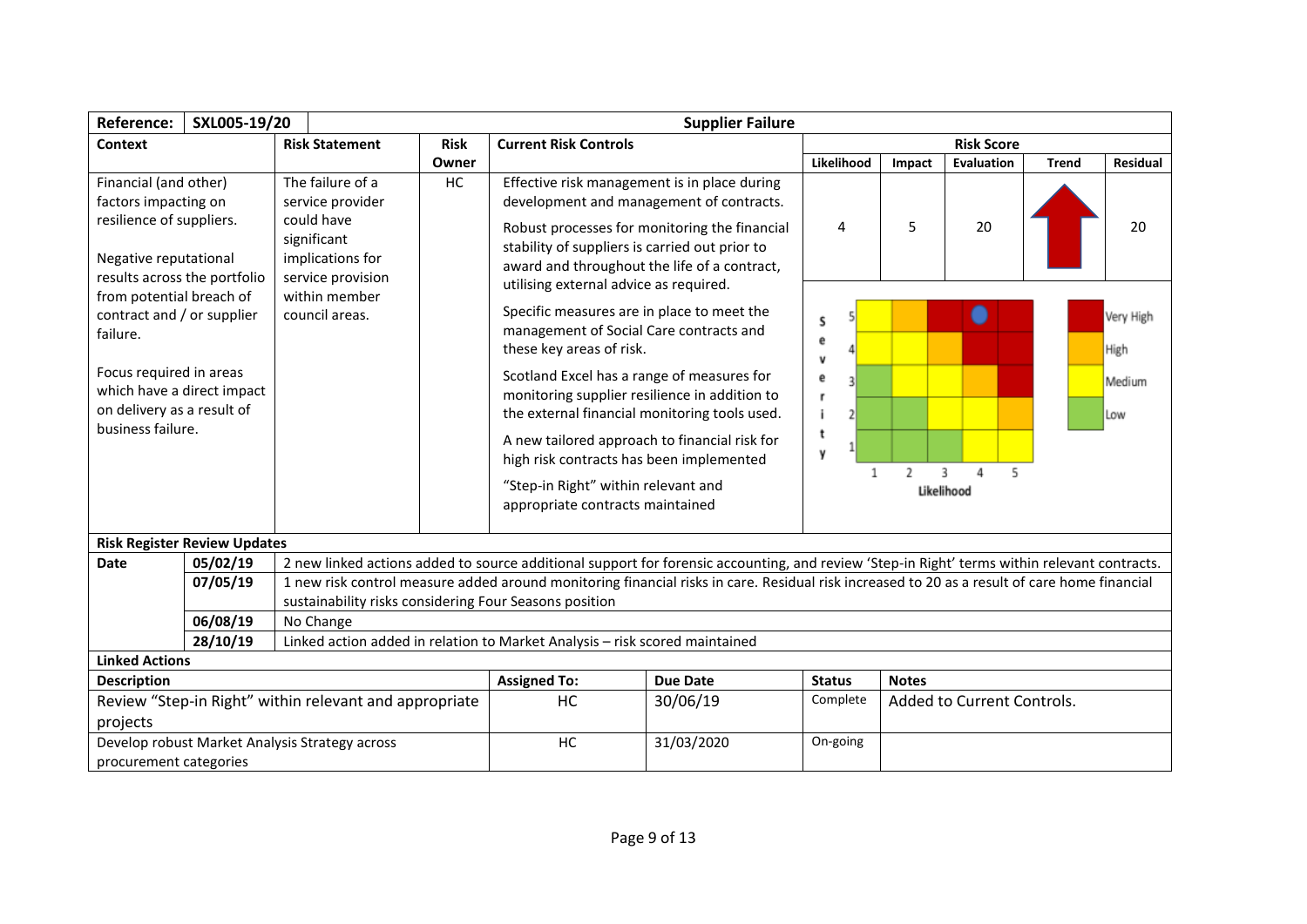| <b>Reference:</b>                                                                         | SXL006-19/20                                    |                                                                                                                                                                             |             | <b>Staff Recruitment and Retention</b>                                                                                                                                                                                                                                                                                                                                                              |                                                                                                                                       |                                                |                                                   |                          |                                              |                                         |  |  |
|-------------------------------------------------------------------------------------------|-------------------------------------------------|-----------------------------------------------------------------------------------------------------------------------------------------------------------------------------|-------------|-----------------------------------------------------------------------------------------------------------------------------------------------------------------------------------------------------------------------------------------------------------------------------------------------------------------------------------------------------------------------------------------------------|---------------------------------------------------------------------------------------------------------------------------------------|------------------------------------------------|---------------------------------------------------|--------------------------|----------------------------------------------|-----------------------------------------|--|--|
| Context                                                                                   |                                                 | <b>Risk Statement</b>                                                                                                                                                       | <b>Risk</b> | <b>Current Risk Controls</b>                                                                                                                                                                                                                                                                                                                                                                        |                                                                                                                                       |                                                |                                                   | <b>Risk Score</b>        |                                              |                                         |  |  |
|                                                                                           |                                                 |                                                                                                                                                                             | Owner       |                                                                                                                                                                                                                                                                                                                                                                                                     |                                                                                                                                       | Likelihood                                     | Impact                                            | Evaluation               | <b>Trend</b>                                 | Residual                                |  |  |
| Demand in the market for<br>staff makes recruiting and<br>retaining staff<br>problematic. |                                                 | <b>Scotland Excel</b><br>encounters<br>problems in<br>recruiting and<br>retaining staff of<br>suitable skill, quality<br>and experience to<br>deliver the<br>operating plan | SB          | PRD process reviewed and updated in<br>consultation with the Scotland Excel staff.<br>Successful recruitment campaigns including<br>events to be replicated.<br>Retention measures improved including<br>secondment opportunities and projects to<br>enrich roles.<br>Enhanced organisational reputation through<br>events, partnerships and marketing.<br>Retain Investors in People accreditation | Recruitment processes reviewed and updated.                                                                                           | 3<br>S<br>е<br>v<br>ē<br>з<br>2<br>t<br>y<br>1 | 3<br>$\overline{2}$                               | 9<br>3<br>4<br>5         |                                              | 9<br>Very High<br>High<br>Medium<br>Low |  |  |
|                                                                                           |                                                 |                                                                                                                                                                             |             |                                                                                                                                                                                                                                                                                                                                                                                                     |                                                                                                                                       |                                                |                                                   | Likelihood               |                                              |                                         |  |  |
| <b>Date</b>                                                                               | <b>Risk Register Review Updates</b><br>05/02/19 |                                                                                                                                                                             |             |                                                                                                                                                                                                                                                                                                                                                                                                     | 2 new linked actions added - a review of the exit interview process, and a need to better monitor staff turnover figures.             |                                                |                                                   |                          |                                              |                                         |  |  |
|                                                                                           |                                                 |                                                                                                                                                                             |             |                                                                                                                                                                                                                                                                                                                                                                                                     | Residual risk increases from 6 to 9 in light of retention challenges throughout the sector.                                           |                                                |                                                   |                          |                                              |                                         |  |  |
|                                                                                           | 07/05/19                                        |                                                                                                                                                                             |             |                                                                                                                                                                                                                                                                                                                                                                                                     | New risk linked action added - a review of job specs and person profiles. Work underway to implement actions from Investors in People |                                                |                                                   |                          |                                              |                                         |  |  |
|                                                                                           | 06/08/19                                        | process<br>No Change                                                                                                                                                        |             |                                                                                                                                                                                                                                                                                                                                                                                                     |                                                                                                                                       |                                                |                                                   |                          |                                              |                                         |  |  |
|                                                                                           | 28/10/19                                        |                                                                                                                                                                             |             |                                                                                                                                                                                                                                                                                                                                                                                                     | Linked actions added in relation to Investors in People and Organisational credibility beyond procurement - No change to risk score   |                                                |                                                   |                          |                                              |                                         |  |  |
| <b>Linked Actions</b>                                                                     |                                                 |                                                                                                                                                                             |             |                                                                                                                                                                                                                                                                                                                                                                                                     |                                                                                                                                       |                                                |                                                   |                          |                                              |                                         |  |  |
| <b>Description</b>                                                                        |                                                 |                                                                                                                                                                             |             | <b>Assigned To:</b>                                                                                                                                                                                                                                                                                                                                                                                 | <b>Due Date</b>                                                                                                                       | <b>Status</b>                                  | <b>Notes</b>                                      |                          |                                              |                                         |  |  |
|                                                                                           |                                                 | Exit interview process to be reviewed and issues escalated                                                                                                                  |             | LC                                                                                                                                                                                                                                                                                                                                                                                                  | 31/03/2020                                                                                                                            | On-going                                       |                                                   |                          | Collection and reporting process development |                                         |  |  |
|                                                                                           |                                                 | Staff turnover figures to be collated and monitored                                                                                                                         |             | LC                                                                                                                                                                                                                                                                                                                                                                                                  | 31/03/2020                                                                                                                            | On-going                                       |                                                   |                          | Will be presented to SMT by March 2020       |                                         |  |  |
| Review of job specs and person profiles to be completed                                   |                                                 |                                                                                                                                                                             |             | LC                                                                                                                                                                                                                                                                                                                                                                                                  | 31/03/2020                                                                                                                            | On-going                                       |                                                   |                          | Reviewed in conjunction with PRD process     |                                         |  |  |
| Increase Investors in People grade from Silver to Gold                                    |                                                 |                                                                                                                                                                             |             | <b>JW</b>                                                                                                                                                                                                                                                                                                                                                                                           | 31/03/2021                                                                                                                            | On-going                                       | Work is continuing with Staff Engagement<br>Group |                          |                                              |                                         |  |  |
|                                                                                           | other areas including the Academy.              | Build credibility beyond procurement professionals to cover                                                                                                                 |             | <b>IMN</b>                                                                                                                                                                                                                                                                                                                                                                                          | 31/03/2020                                                                                                                            | On-going                                       |                                                   | Being led by SXL Academy |                                              |                                         |  |  |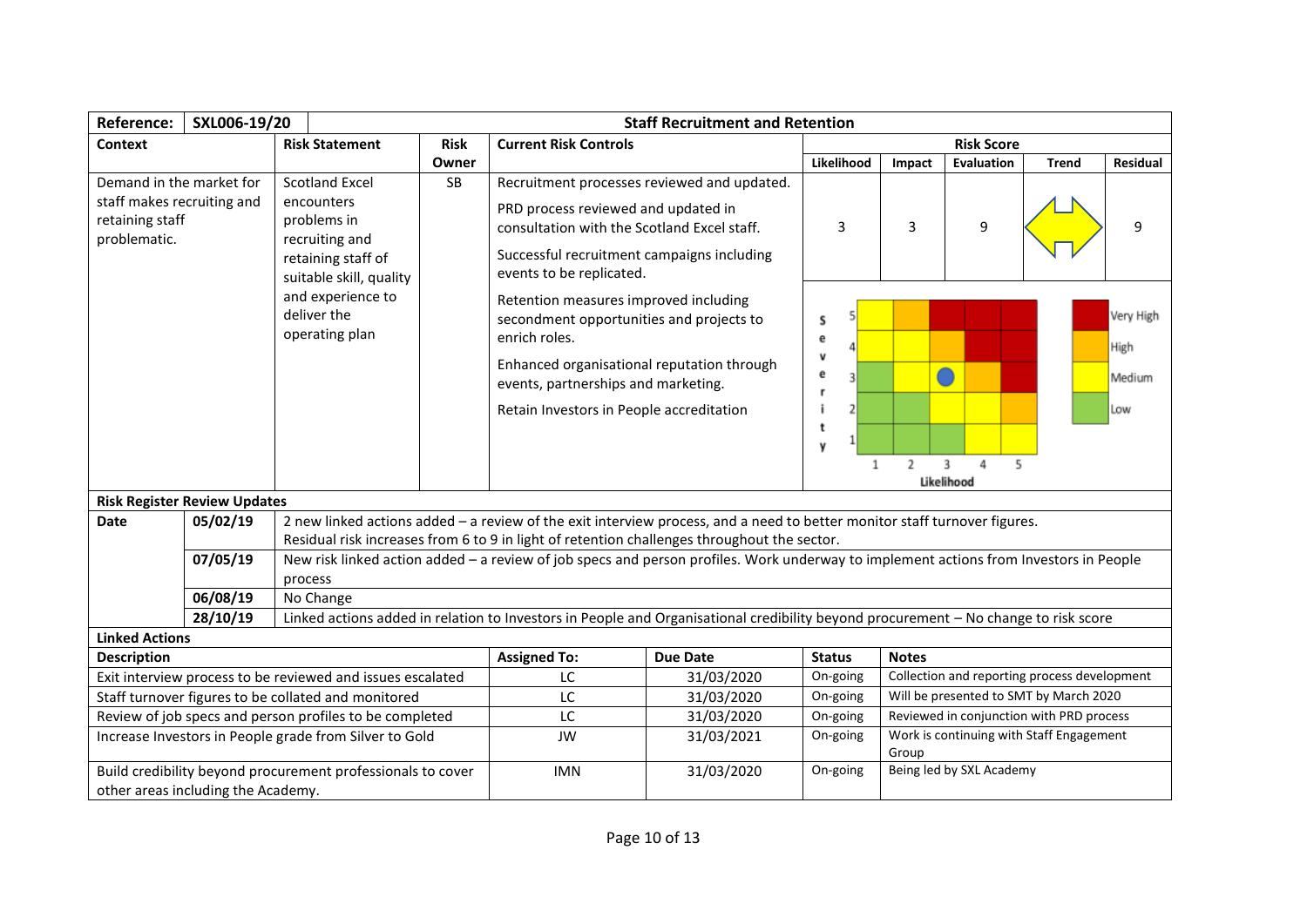| <b>Reference:</b>                                                                                            | SXL007-19/20<br><b>Corporate Social Responsibility</b>                                                                                       |                                                                                                                         |             |                                                                                                                                                                                                  |                                                                                                                  |                                                              |                |              |            |                   |              |           |
|--------------------------------------------------------------------------------------------------------------|----------------------------------------------------------------------------------------------------------------------------------------------|-------------------------------------------------------------------------------------------------------------------------|-------------|--------------------------------------------------------------------------------------------------------------------------------------------------------------------------------------------------|------------------------------------------------------------------------------------------------------------------|--------------------------------------------------------------|----------------|--------------|------------|-------------------|--------------|-----------|
| Context                                                                                                      |                                                                                                                                              | <b>Risk Statement</b>                                                                                                   | <b>Risk</b> | <b>Current Risk Controls</b>                                                                                                                                                                     |                                                                                                                  |                                                              |                |              |            | <b>Risk Score</b> |              |           |
|                                                                                                              |                                                                                                                                              |                                                                                                                         | Owner       |                                                                                                                                                                                                  |                                                                                                                  |                                                              | Likelihood     | Impact       |            | Evaluation        | <b>Trend</b> | Residual  |
| Ensure that, where<br>possible, community<br>benefits are delivered as<br>part of the contract<br>portfolio. |                                                                                                                                              | Scotland Excel may<br>not be seen as an<br>industry leader in<br>how it addresses<br>key aspects of<br>corporate social | HC          | Management and Reporting of Community<br>Community benefit requirements issued to<br>suppliers at tender stage.<br>Active promotion of community benefits in<br>delivered through our contracts. | Benefits has been developed and embedded.                                                                        |                                                              | $\overline{2}$ | 4            |            | 8                 |              | 6         |
| Ethical sourcing of                                                                                          | responsibility with<br>products and supplies in<br>an associated<br>the whole supply chain.<br>negative impact<br>upon our<br>reputation and |                                                                                                                         |             | used to raise awareness with stakeholders.<br>Workforce matters and living wage                                                                                                                  | Living Wage Employer accreditation secured,                                                                      | S<br>е                                                       |                |              |            |                   |              | Very High |
|                                                                                                              |                                                                                                                                              | stakeholder                                                                                                             |             | considerations are built in at strategy stage.                                                                                                                                                   |                                                                                                                  | V                                                            |                |              |            |                   |              | High      |
|                                                                                                              |                                                                                                                                              | perceptions.                                                                                                            |             | Ethical sourcing strategies provided by<br>suppliers as part of the tender process.                                                                                                              |                                                                                                                  | e<br>r                                                       | 3              |              |            |                   |              | Medium    |
|                                                                                                              |                                                                                                                                              |                                                                                                                         |             | Co-ordination of Community Benefits Forum<br>for partner local authorities                                                                                                                       |                                                                                                                  | t                                                            | 2              |              |            |                   |              | Low       |
|                                                                                                              |                                                                                                                                              |                                                                                                                         |             | Staff have become mentors for children in<br>schools under MCR Pathways                                                                                                                          |                                                                                                                  | y                                                            |                | 2            | 3          | 4                 |              |           |
|                                                                                                              |                                                                                                                                              |                                                                                                                         |             | Partnership with Founders 4 Schools<br>supporting CV writing, mock interviews etc.                                                                                                               |                                                                                                                  |                                                              |                |              | Likelihood |                   |              |           |
| <b>Risk Register Review Updates</b>                                                                          |                                                                                                                                              |                                                                                                                         |             |                                                                                                                                                                                                  |                                                                                                                  |                                                              |                |              |            |                   |              |           |
| Date                                                                                                         | 05/02/19                                                                                                                                     | No Change                                                                                                               |             |                                                                                                                                                                                                  |                                                                                                                  |                                                              |                |              |            |                   |              |           |
|                                                                                                              | 07/05/19                                                                                                                                     |                                                                                                                         |             |                                                                                                                                                                                                  | Two new control measures added - work with MCR pathways and Founders 4 Schools                                   |                                                              |                |              |            |                   |              |           |
|                                                                                                              | 06/08/19<br>28/10/19                                                                                                                         | No Change                                                                                                               |             |                                                                                                                                                                                                  | Addition of Community Benefits Forum risk control and "Fair Work First" linked action - No change to risk score. |                                                              |                |              |            |                   |              |           |
| <b>Linked Actions</b>                                                                                        |                                                                                                                                              |                                                                                                                         |             |                                                                                                                                                                                                  |                                                                                                                  |                                                              |                |              |            |                   |              |           |
| <b>Description</b>                                                                                           |                                                                                                                                              |                                                                                                                         |             | <b>Assigned To:</b>                                                                                                                                                                              | <b>Due Date</b>                                                                                                  | <b>Status</b>                                                |                | <b>Notes</b> |            |                   |              |           |
| Carry out review of how "Fair Work First" initiative can be<br>incorporated into Scotland Excel frameworks   |                                                                                                                                              |                                                                                                                         |             | <b>BM</b>                                                                                                                                                                                        | 31/03/2020                                                                                                       | Being led by the Procurement Development<br>On-going<br>Team |                |              |            |                   |              |           |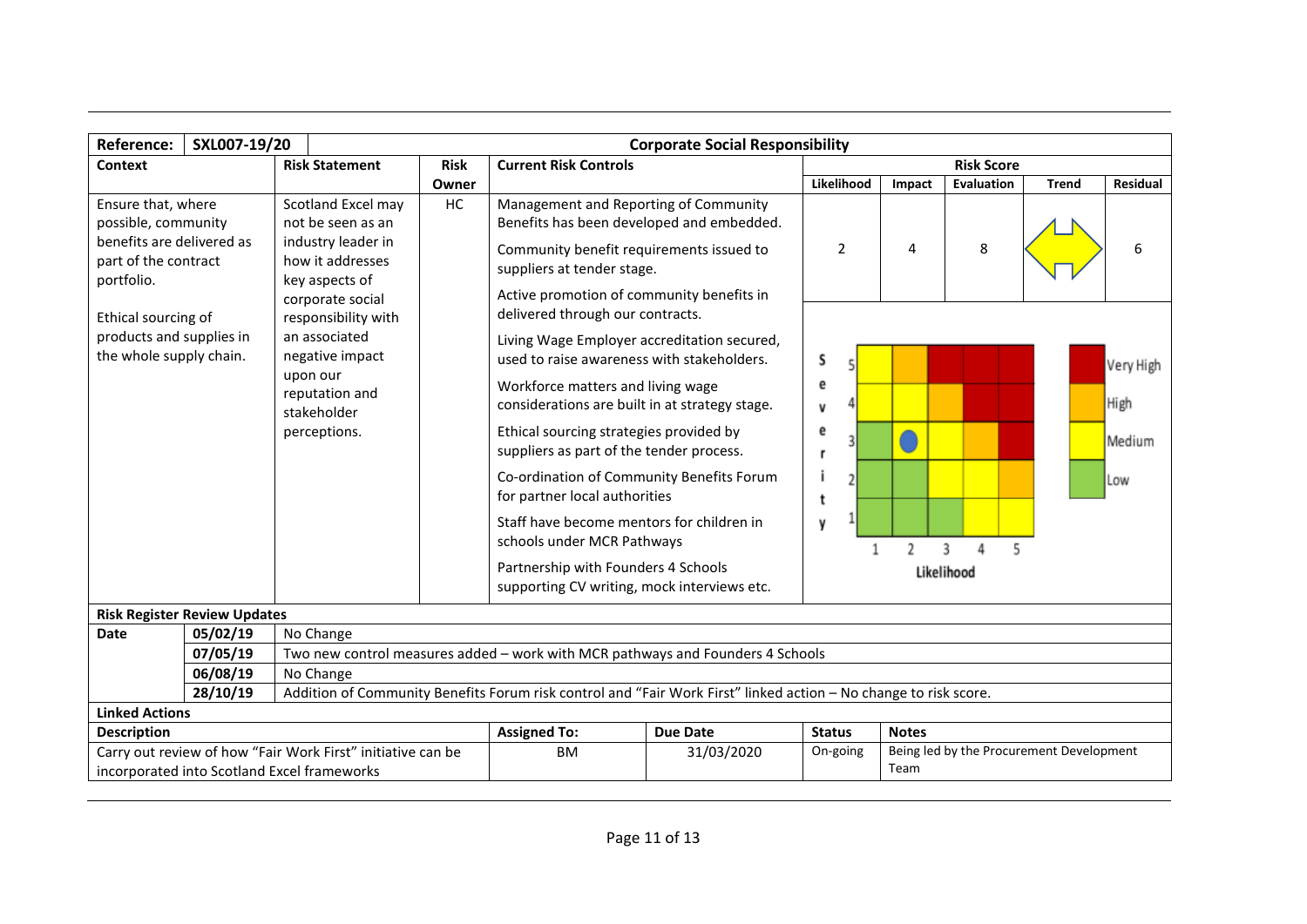| <b>Reference:</b>                                               | SXL008-19/20<br><b>Risk of Not Performing/Delivering</b>                                                                                                              |                                                     |             |                                                                                                                                        |                                                                                                                                                         |                                                  |        |                                |               |                 |  |
|-----------------------------------------------------------------|-----------------------------------------------------------------------------------------------------------------------------------------------------------------------|-----------------------------------------------------|-------------|----------------------------------------------------------------------------------------------------------------------------------------|---------------------------------------------------------------------------------------------------------------------------------------------------------|--------------------------------------------------|--------|--------------------------------|---------------|-----------------|--|
| Context                                                         |                                                                                                                                                                       | <b>Risk Statement</b>                               | <b>Risk</b> | <b>Current Risk Controls</b>                                                                                                           |                                                                                                                                                         |                                                  |        | <b>Risk Score</b>              |               |                 |  |
|                                                                 |                                                                                                                                                                       |                                                     | Owner       |                                                                                                                                        |                                                                                                                                                         | Likelihood                                       | Impact | Evaluation                     | <b>Trend</b>  | <b>Residual</b> |  |
| Failure to deliver in line                                      |                                                                                                                                                                       | <b>Scotland Excel fails</b>                         | <b>SB</b>   | Approved 5 years strategy and one-year                                                                                                 |                                                                                                                                                         |                                                  |        |                                |               |                 |  |
| with member council                                             |                                                                                                                                                                       | to perform in line                                  |             | operating plan in place.                                                                                                               |                                                                                                                                                         |                                                  |        |                                |               |                 |  |
| expectation.<br>System failures impact on<br>the ability of the |                                                                                                                                                                       | with customer<br>expectations.                      |             | A range of KPIs currently exist at contract and<br>organisational level. These are regularly<br>reviewed.                              |                                                                                                                                                         | 3                                                | 4      | 12                             |               | 8               |  |
| organisation to deliver<br>services.                            |                                                                                                                                                                       |                                                     |             | Regular operating plan updates to Executive<br>subcommittee to ensure robust governance.                                               |                                                                                                                                                         | S                                                |        |                                |               | Very High       |  |
| Increasing member                                               |                                                                                                                                                                       |                                                     |             | Regular financial period review and reporting<br>across core and projects.                                                             |                                                                                                                                                         | е<br>v                                           |        |                                |               | High            |  |
|                                                                 | expectations as financial<br>Business continuity approach ensures that the<br>challenges increase<br>organisation and its systems can operate<br>effectively remotely |                                                     |             |                                                                                                                                        | е<br>3<br>r<br>2<br>t                                                                                                                                   |                                                  |        |                                | Medium<br>Low |                 |  |
|                                                                 |                                                                                                                                                                       |                                                     |             | ongoing basis.                                                                                                                         | Scotland Excel are providing new and<br>y<br>improved services to member councils on an<br>$\mathfrak{p}$<br>3<br>$\mathbf{1}$<br>4<br>ς.<br>Likelihood |                                                  |        |                                |               |                 |  |
| <b>Risk Register Review Updates</b>                             |                                                                                                                                                                       |                                                     |             |                                                                                                                                        |                                                                                                                                                         |                                                  |        |                                |               |                 |  |
| <b>Date</b>                                                     | 05/02/19                                                                                                                                                              | (likelihood 2/ Impact 4)                            |             | New risk control measure included to recognise new and improved services offered to member councils. Residual risk remains static at 8 |                                                                                                                                                         |                                                  |        |                                |               |                 |  |
|                                                                 | 07/05/19                                                                                                                                                              | New linked action added - review of SXL infographic |             |                                                                                                                                        |                                                                                                                                                         |                                                  |        |                                |               |                 |  |
|                                                                 | 06/08/19                                                                                                                                                              | No Changes                                          |             |                                                                                                                                        |                                                                                                                                                         |                                                  |        |                                |               |                 |  |
|                                                                 | 28/10/19                                                                                                                                                              |                                                     |             | Linked actions added - Cyber Security, Stakeholder Mapping, Customer Engagement - No change to risk score                              |                                                                                                                                                         |                                                  |        |                                |               |                 |  |
| <b>Linked Actions</b>                                           |                                                                                                                                                                       |                                                     |             |                                                                                                                                        |                                                                                                                                                         |                                                  |        |                                |               |                 |  |
| <b>Description</b>                                              | <b>Assigned To:</b><br><b>Due Date</b><br><b>Status</b><br><b>Notes</b>                                                                                               |                                                     |             |                                                                                                                                        |                                                                                                                                                         |                                                  |        |                                |               |                 |  |
| Review of Member Infographic                                    |                                                                                                                                                                       |                                                     |             | SB/HC                                                                                                                                  | 31/03/20                                                                                                                                                | On-going                                         |        | Project team in place          |               |                 |  |
| Carry Out Cyber Security Review and Training for all staff      |                                                                                                                                                                       |                                                     |             | <b>SB</b>                                                                                                                              | 31/12/19                                                                                                                                                | All staff trained by 30 November '19<br>On-going |        |                                |               |                 |  |
| Stakeholder Mapping Exercise to be carried out                  |                                                                                                                                                                       |                                                     | <b>MR</b>   | 31/12/19                                                                                                                               | On-going                                                                                                                                                | Complete pending review by SMT                   |        |                                |               |                 |  |
| partners                                                        | Continuing Customer Engagement exercise with key                                                                                                                      |                                                     |             | <b>JW</b>                                                                                                                              | 31/12/19                                                                                                                                                | On-going                                         |        | Engagement plan in development |               |                 |  |